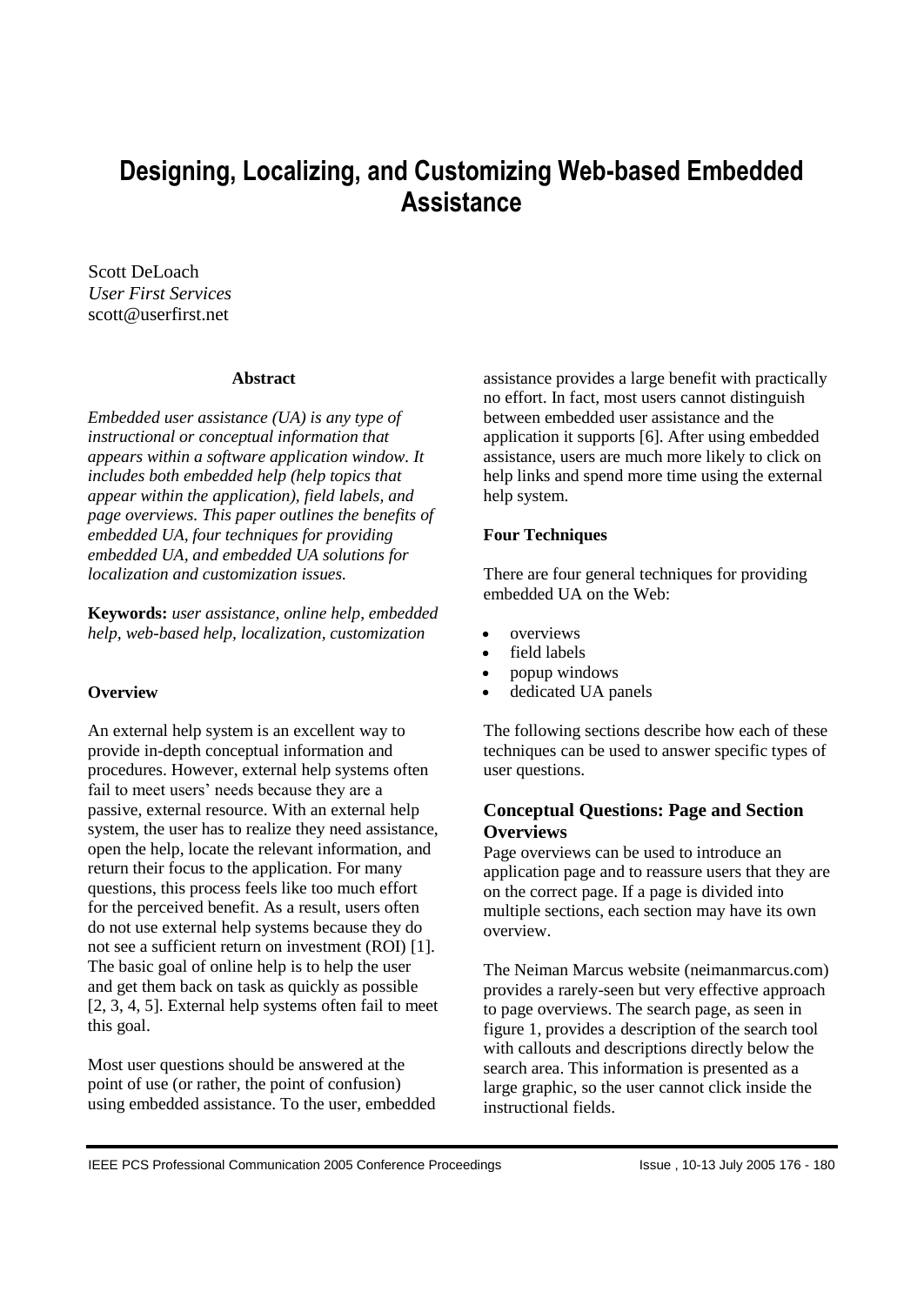The Neiman Marcus website provides an excellent overview of its search tool (Figure 1). However, one improvement might be to emphasize the difference between the actual search area and the instructional search area. Using a different background color or enclosing the UA area in a box might reduce user confusion.

| <b>Search Our Sale Ttems</b><br>These results will only include sale merchandise.                                                                                                                                                                                       |                                                                                                                                                                                                                                                                           |
|-------------------------------------------------------------------------------------------------------------------------------------------------------------------------------------------------------------------------------------------------------------------------|---------------------------------------------------------------------------------------------------------------------------------------------------------------------------------------------------------------------------------------------------------------------------|
| Keyword(s) For example: pants or evening bag<br>Designer                                                                                                                                                                                                                | <b>Price Range</b><br>Category<br>Select<br>Select<br>Size<br><b>SEARCH</b>                                                                                                                                                                                               |
| Sign up for email updates, and you'll be one of the first to know about our upcoming sales.<br>SALE SEARCH<br>more search criteria, you will receive fewer (but more accurate) results.<br>Keyword(s)<br>Type in a word or phrase.<br>For example: Pants or evening bag | It's easy to find what you're looking for with our Sale Search. Enter as many fields as you wish. Remember: If you enter<br><b>Price Range</b><br>Category<br>Select the price range.<br>Select the category.<br>For example: Under \$300<br>For example: Women's Apparel |
| Search Our Sale Items<br>These results will only include sale merchandise.<br>Keyword(s) For example: pants or evening bag<br><mark>↓</mark> Pants or evening bag<br><b>Designer</b><br>kate spade                                                                      | Category<br><b>Price Pange</b><br>٠<br>٠<br>Under \$300<br>Women's Apparel<br>Size<br><b>SEARCH</b><br>Medium                                                                                                                                                             |
| <b>Designer</b><br>Type in the designer you're looking for.<br>For example: kate spade                                                                                                                                                                                  | <b>Size</b><br>Search-<br>Enter the size you want.<br>Click here to start your search.<br>For example: Medium                                                                                                                                                             |

**Figure 1.** a page overview (neimanmarcus.com)

#### **Basic Questions: Field Labels and Tips**

The most common question that users have is "What do I type into this field?". Unfortunately, poorly written field descriptions are a major reason that users think that help systems are not useful. It only takes a few field descriptions like "First Name – Enter your first name" to convince users that opening the help is a waste of time.

In most cases, the user only has a basic question such as, "What is the maximum number of characters I can type into this field?". These questions should be answered as part of the field label. In figure 2, the password field label informs the user that their password must be at least six characters without spaces.

| <b>Account Information</b>                      |              |
|-------------------------------------------------|--------------|
| <b>E-mail Address</b>                           | @hotmail.com |
| Password<br>Six-character minimum;<br>no spaces |              |



# **Exceptions, Photos, and Related Fields: Popup Windows**

Obviously, not all field-level questions can be answered with field labels. These questions are often based on exceptions such as "What if I don't have a middle name?" Other questions, such as "How do these fields relate to each other?" or "What is the difference between these two items?", are best answered using a table, list, or photograph.

The Dodge website (dodge.com) uses embedded DHTML windows to explain related fields (Figure 3). These grouped UA topics allow the user to answer multiple questions at the same time, and they make it much easier to see how different fields are related to each other.



**Figure 3.** a related fields popup box (dodge.com)

The Dodge website also uses popup windows to provide photographs of truck parts and accessories (Figure 4). These popups allow the user to verify that they have selected the right item. In figure 4, the user has clicked on the "Next Generation 4.7L Magnum® Engine" link to open the popup window. This website is designed to help people purchase cars and trucks, and the photographs do an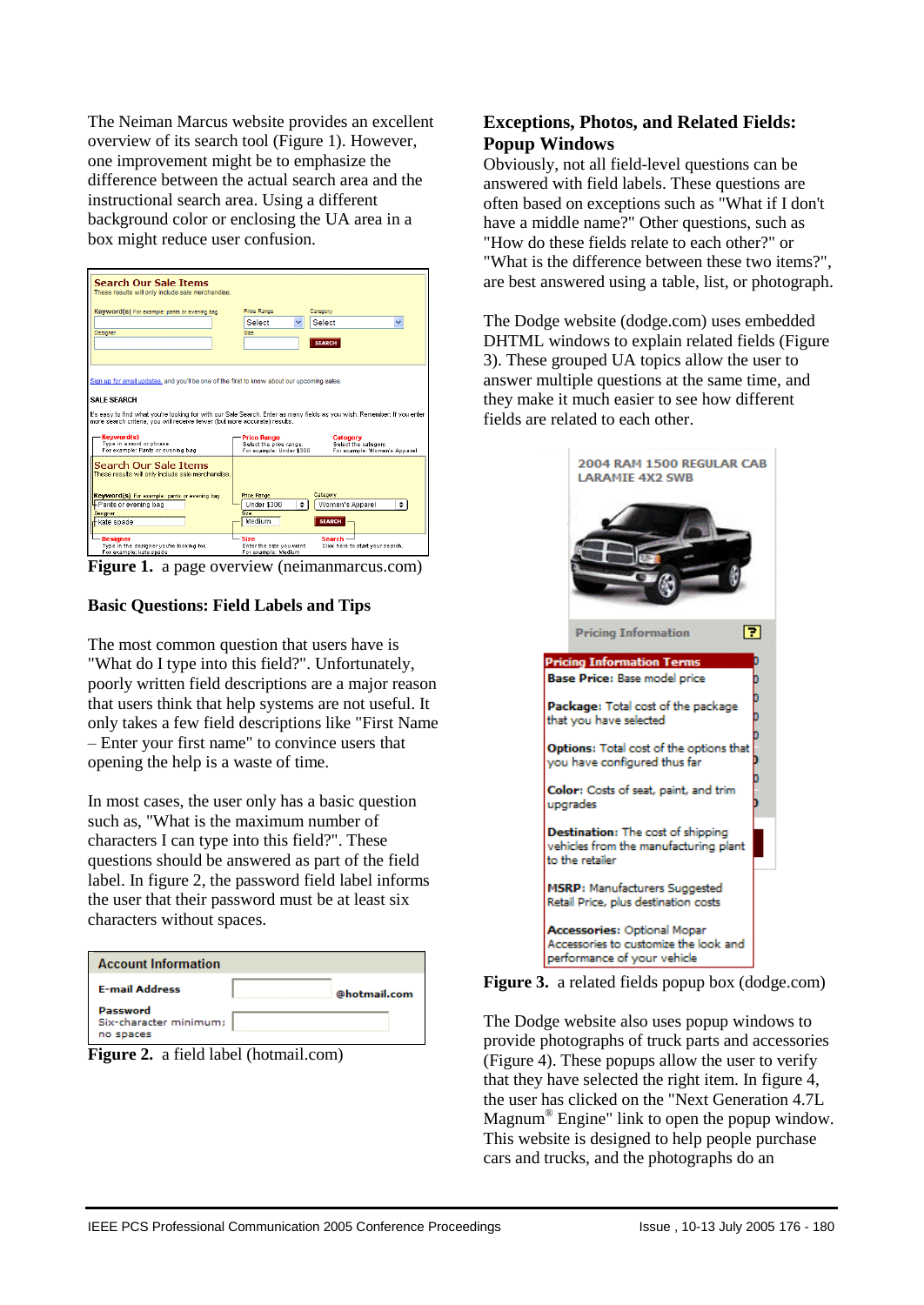excellent job of education the user while marketing the products.



**Figure 4.** a graphical popup window (dodge.com)

# **Advanced Questions: UA Panels**

UA panels provide enough space to answer advanced questions, such as "Why do you need this information?" They normally appear and disappear when the user clicks on a link. However, some applications provide dedicated UA panels.

In figure 5, the Alamo website (alamo.com), includes a dedicated UA panel to assist customers as they rent a car. The UA panel's topics focus on why the user should provide the requested information, how this information is used, and how to handle special cases. The UA panel is large enough to answer numerous questions, and it can link to help topics in an external help window if needed.

|                                                                                                                                                                                                                                                                                                                                                                                                                                                                                                                                                                                                                                                                                                                                                                                                                  | * Required Fields<br>Step 1: Tell us about your trip                                                                                                                                                                                                                                                                                                                                                                                                                                                                                                                                                                                                                                                                                                                                                                                                                                                                                               |
|------------------------------------------------------------------------------------------------------------------------------------------------------------------------------------------------------------------------------------------------------------------------------------------------------------------------------------------------------------------------------------------------------------------------------------------------------------------------------------------------------------------------------------------------------------------------------------------------------------------------------------------------------------------------------------------------------------------------------------------------------------------------------------------------------------------|----------------------------------------------------------------------------------------------------------------------------------------------------------------------------------------------------------------------------------------------------------------------------------------------------------------------------------------------------------------------------------------------------------------------------------------------------------------------------------------------------------------------------------------------------------------------------------------------------------------------------------------------------------------------------------------------------------------------------------------------------------------------------------------------------------------------------------------------------------------------------------------------------------------------------------------------------|
| <b>Helpful Information</b><br><b>Country of Residence: This is</b><br>required in order for us to provide you<br>with appropriate products. Depending<br>upon your country of residence the<br>rate you are quoted may include<br>certain coverage options, taxes, and<br>other fees. These products are<br>designed to meet the needs of<br>customers traveling abroad to the US.<br>The base rate you will see on the car<br>availability page will reflect this. You<br>can review the product inclusions on<br>the summary page that comes after<br>the car availability page.<br>To receive a rate inclusive of<br>appropriate products, non-US citizens<br>should leave the Rate Code field<br>blank. If you prefer a car-only rate, you<br>may use one of the promotional<br>codes advertised on the site | <b>Country of Residence?</b> *<br>(Select)<br><b>Pickup / Dropoff Location</b><br>Please enter one ONLY: city, state, country or a 3-letter aimort code (for example, Fort Lauderdale or<br>Florida or United States or FLL)<br>Pickup Location*<br>Find a Location<br>Pickup Date*<br>Pickup Time*<br>MAY-2003 - 12 -<br>$9:00$ AM $\rightarrow$<br>Dropoff Location*<br><b>Find a Location</b><br>Dropoff Date*<br>Dropoff Time*<br>$\bullet$<br>$9:00$ AM $\sim$<br>(Select)<br><b>Optional Rate Information</b><br>This section is not required for rate quote/reservation purposes. If you have a specific rate, promotional,<br>association or coupon code, please enter it here.<br><b>Coupon Code</b><br>Corporate I.D.<br>Rate Code<br>Promo Code/Assoc. I.D.<br>Check here if you will be making a reservation using an applicant code.<br>(Note: Users must book rate code BX with a Corporate I.D. in order to use an applicant code). |

**Figure 5.** a dedicated UA panel (alamo.com)

Since the UA panel is always on the screen, the Alamo website uses JavaScript to automatically describe the field that has focus. The user never has to ask for help, and relevant assistance is always available on the screen.

In figure 6, The Bank of America website (bankofamerica.com) uses a dedicated UA panel to answer common user questions. Section-specific questions and short answers are provided within sections (for example, "Why aren't all of my payees listed here?"). By answering common user questions in the application, the Bank of America site increases user success.

| How do e-Bills make                                                               | Request e-Bills [?]                                                                                                                                                     |                               |  |
|-----------------------------------------------------------------------------------|-------------------------------------------------------------------------------------------------------------------------------------------------------------------------|-------------------------------|--|
| paving bills more<br>convenient?                                                  | You can request e-Bills from the following payees that you've already added to your payee list.                                                                         |                               |  |
| Paving your bills online is<br>even easier and faster                             | <b>Bankcard Services</b><br><b>Edward Jones MC -8065</b>                                                                                                                | Request e-Bills               |  |
| when you receive e-Bills.<br>An e-Bill is just like the<br>paper statement you    | Citibank Credit Card<br>citi bank personal card -4687                                                                                                                   | Request e-Bills               |  |
| receive in the mail-the<br>same information without<br>the paper. With e-Bills.   | <b>Shell Energy Services</b><br>gas bill-445-9                                                                                                                          | Request e-Bills               |  |
| you can receive and pay<br>vour bill online in the<br>same place.                 | Why aren't all of my payees listed here?<br>Only the payees you've added that can send e-Bills are listed.<br>Search or browse our list of payees that can send e-Bills |                               |  |
| How do e-Bills work?<br>Many of the companies                                     |                                                                                                                                                                         |                               |  |
| on our payee list can<br>send e-Bills, After vou                                  | Pavees That Send You e-Bills ?                                                                                                                                          |                               |  |
| request e-Bills from one<br>of your payees, the payee<br>starts sending your bill | You already receive e-Bills from the following payees.                                                                                                                  |                               |  |
| online to Bill Pav. You                                                           | <b>Chrysler Financial</b>                                                                                                                                               | Edit e-Bill information       |  |
| control the payment                                                               | car loan -1284                                                                                                                                                          | Edit e-Bill automatic payment |  |
| amount and date of each                                                           | e-Bill automatic payment set up                                                                                                                                         |                               |  |
| e-Bill you pay.                                                                   | Georgia Power                                                                                                                                                           | Edit e-Bill information       |  |
| New e-Bills appear in                                                             | nower bill -05 03                                                                                                                                                       | Edit e-Bill automatic payment |  |
| several places in Bill Pav.                                                       | e-Bill automatic payment set up                                                                                                                                         |                               |  |
| including the Incoming e-                                                         |                                                                                                                                                                         |                               |  |
| Bills box on the Bill Pay                                                         |                                                                                                                                                                         |                               |  |
| Overview page and on the                                                          |                                                                                                                                                                         |                               |  |

**Figure 6.** a dedicated UA panel (bankofamerica.com)

# **Supporting Multiple Languages**

The most effective method of supporting multiple languages is storing the UA text in a database. Table 1 shows a simple approach for providing field-level UA in English and Spanish. The UA text for each language is stored in a separate column. The application finds the field using the fieldID column, selects the correct language, and displays the UA text in the application.

#### **Table 1.** Database columns for English and Spanish UA topics

| FieldID          | <b>UAEnglish</b>                                                                                       | <b>UASpanish</b>                                                                                                      |
|------------------|--------------------------------------------------------------------------------------------------------|-----------------------------------------------------------------------------------------------------------------------|
| ProjNum          | The project number is<br>used by accounting to<br>track projects. It is<br>automatically<br>generated. | El número del<br>proyecto es utilizado<br>dando cuenta para<br>rastrear proyectos. Se<br>engendra<br>automáticamente. |
| <b>StartDate</b> | The start date is the<br>date of the project<br>kick-off meeting. The<br>format is<br>MM/DD/YYYY.      | La fecha del comienzo<br>es la fecha de la<br>reunión del comienzo<br>del proyecto. El<br>formato es<br>MM/DD/YYYY.   |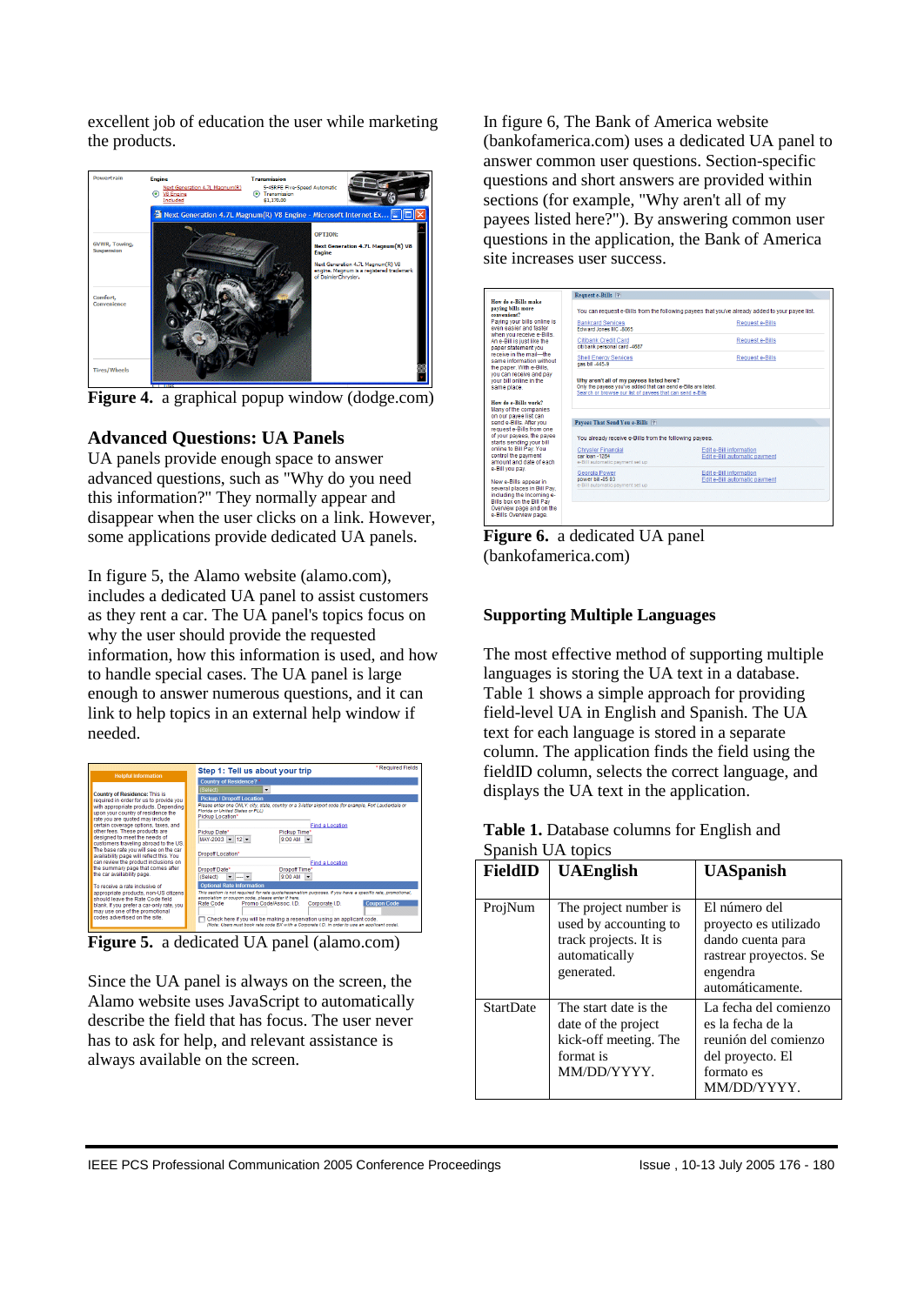#### **Supporting User Preferences**

Many users prefer to adjust the application to better meet their needs. For example, users may want to control a UA panel's location, size, or the type of information it provides. For example, a user might prefer a UA panel that appears on the right-hand side, is 200pixels wide, and displays information for expert users.

There are two popular techniques for remembering user preferences. The first technique is to store them in a browser cookie on the user's PC. The second technique is to store them in a database on the application's Web server.

**Using a Cookie** Cookies are small packets of information that are stored on a user's PC in a text file. If the user's PC has a cookie for a website, the website can read and edit the cookie's information as needed. Some browsers or browser security settings do not allow cookies, so cookies do not work for all users. In addition, cookies are stored by PC not by user. If the user uses a different PC, their preferences would not be available.

**Using a Database** Using a database to store preferences can be more complicated than using cookies, but it offers a number of advantages. A database is not a security risk, so it should work with almost any browser. The database approach is also user-specific, so the user can use any PC and still see their preferences. The downside of the database approach is that it can increase the server load and reduce performance.

# **Supporting Content Customization**

One of the biggest challenges facing technical communicators is documenting an application that can be customized by the user. Most Web-based applications can be customized at either a site-wide or user level (or both). Technical communicators rarely know how the application has been customized, so they are forced to provide online help that describes the base system. In addition, customers often have specific information that they would like to add to the help. In most online help systems, this is not possible.

The best solution to these issues is to store the UA text in a database rather than in a help system and to use variables for field and screen names. For example if an application has a field labeled

"Project Number," the technical communicator might write the following UA text (as seen in Table 1):

"The project number is used by accounting to track projects. It is automatically generated."

If the user changes the name of this field to "ID," the UA text will no longer match the application. The solution is to use a variable for the field name rather than static text. Many Web-based technologies, such as Active server pages (ASP), can read variables from a database. If the application can be customized, it must have a way of matching the field label to an internal ID. The same approach can be used to ensure that the UA text uses the correct label text (Table 2).

**Table 2.** Database columns for a field's ID and label

| <b>FieldID</b> | FieldLabel     |
|----------------|----------------|
| ProjNum        | Project Number |

In this example, the UA text can use the FieldID to find and display the correct field label.

If the UA text needs to be customized, we can extend this approach and store the UA text in the database, as seen in Table 2.

| <b>Table 2.</b> Database columns for a field's ID, label, |
|-----------------------------------------------------------|
| default UA text, and customized UA text                   |

| FieldID | <b>FieldLabel</b> | <b>UAText</b>                                                                                           | <b>UACustom</b>                                                                                                              |
|---------|-------------------|---------------------------------------------------------------------------------------------------------|------------------------------------------------------------------------------------------------------------------------------|
| ProjNum | Project<br>Number | The project<br>number is<br>used by<br>accounting<br>to track<br>projects. It<br>is auto-<br>generated. | The project<br>number must<br>begin with the<br>office's code.<br>For example,<br>Atlanta<br>should use the<br>"ATL" prefix. |

The sample database presented in Table 2 includes two UA text columns: UAText and UACustom. When the application is delivered to the client, the UACustom column should be empty. When the user customizes the UA text, the customized text is stored in the UACustom column. If the UACustom cell is empty, the the application displays the default text from the UAText cell. If the